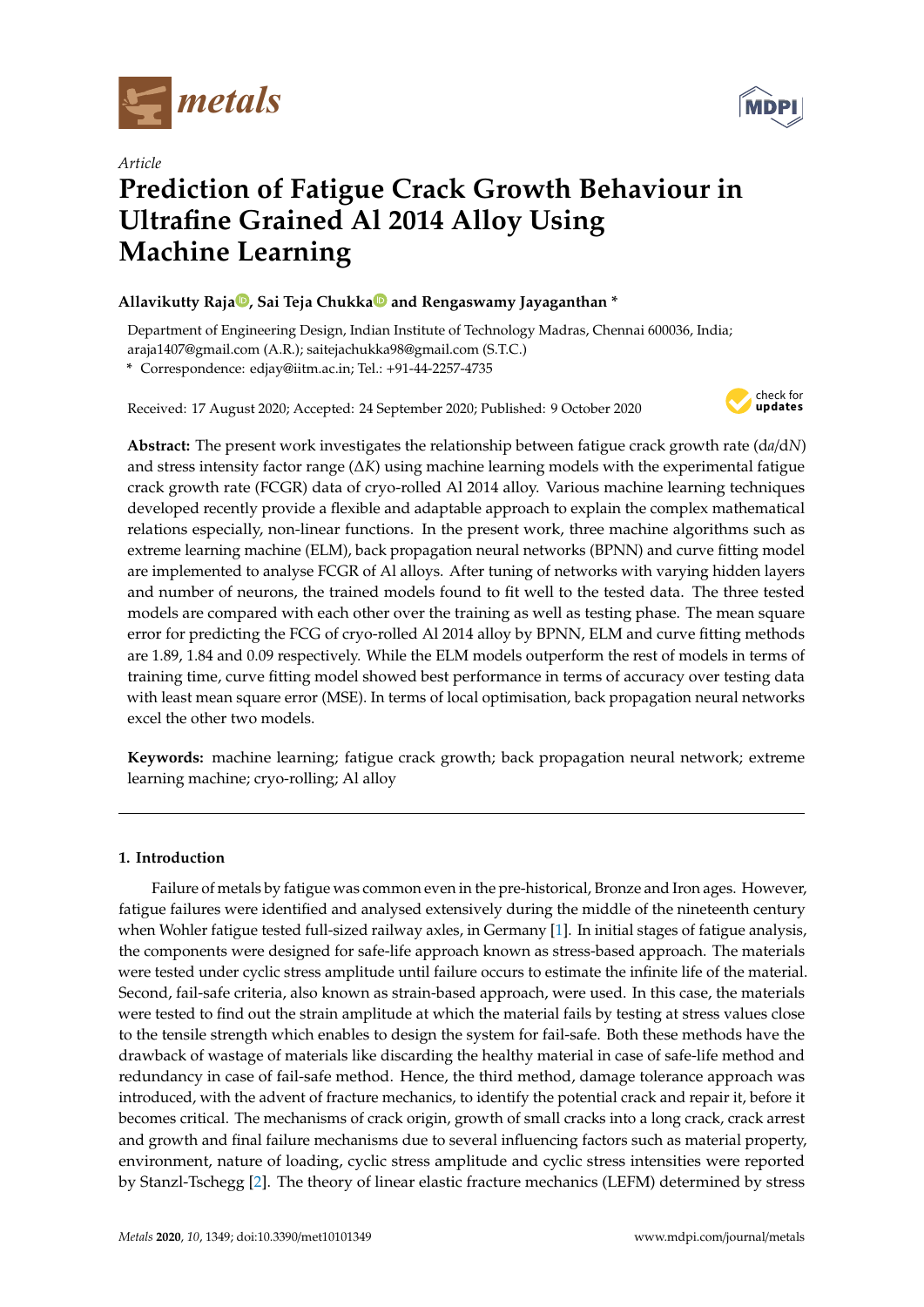analysis, and expressed as a function of stress and crack size has been developed using a stress intensity factor (K). LEFM is used for material conditions which are predominantly linear elastic during the fatigue process and explores basic theory of fracture. As long as the condition of small scale yielding is met, LEFM is applicable, else elastic-plastic method is adopted.

The important parameter that is used in fracture mechanics to predict the crack growth is stress intensity factor. The rate at which the crack grows (d*a*/d*N*) during the cyclic loading depends on the stress intensity factor range (∆*K*) which in turn depends on the growing crack size (*a*). Thus, a fatigue crack growth (FCG) experiment containing a plot of d*a*/d*N* versus ∆*K*, contains three regions, namely, threshold region or crack initiation region, stable crack growth region and unstable crack growth region. In the crack initiation region, the crack growth rate could be in the order of around 10−<sup>8</sup> mm/cycle; in the stable crack growth region, the crack growth rate could be in the order of  $10^{-6}$  to  $10^{-4}$  mm/cycle; and in the unstable crack growth regime, the crack growth rate is greater than  $10^{-3}$  mm/cycle. The three most important relationships used to characterise the fatigue crack growth problems are Paris equation, Walker equation and NASGRO equation. Paris equation defines the stable crack growth region of FCG plot that does not account for the stress ratio; whereas Walker equation does account for stress ratio yet only for the stable crack growth region. NASGRO equation, that was developed jointly by Southwest research Institute and NASA, accounts for all the three regions (crack initiation, stable and unstable crack growth regions), stress ratio effect as well as crack-closure effects.

Nowadays, in the era of Industry 4.0, data can be shared and retrieved from anywhere around the globe using cloud-based data storage methods. Hence, the shortcomings in the existing failure predictions methods, such as inconsistency in the prediction and not able to solve complex non-linear damage mechanics [3] can be overcome by the advent of advanced data collection and interpretation methods such as support vector mechanisms, decision trees and random forests approaches [4]. The data science in combination with advanced algorithms developed using programming languages such as Python can be used to train a machine in order to perform certain function with minimal error is generally termed as machine learning (ML). Data driven constitutive modelling was studied by Versino et al. [5] for plastic deformation of metallic materials. Dimiduk et al. [6] reviewed the importance and impact of ML and artificial intelligence (AI) on the materials, process and structural engineering and emphasised that data-driven approaches are the future in solving long standing technological challenges like fatigue life prediction. Haynes e al. [7] reported that the NASGRO and AFGRO approaches to predict the fatigue life cycles were found to be incorrect by ten-folds because of its inability to predict equivalent initial flaw size. An et al. [8] used Bayesian approach using Markov Chain Monte Carlo (MCMC) technique to predict fatigue life of the turbine components using available field data. Using Bayesian approach was reported advantageous over regression method as it effectively utilises the prior data and its ability to choose appropriate statistical model. Doh and Lee [9] observed from their result in predicting the fatigue life of HS40R steel that the Bayesian approach using MCMC technique was useful in enumerating the uncertainty of the unknown parameters. Rovinelli et al. [10] used Bayesian approach to identify the driving force for small fatigue cracks using multimodal data sets using 4D experiments in situ with small propagating cracks and crystal plasticity simulations. Bayesian models work with predictive distributions but not with the initial distributions whose weights arise from the posterior distribution and helps to find out the initial distributions [11]. Ali [12] used deep learning approach to reduce the time and cost while predicting fatigue life of stiffened sections using Monte-Carlo simulation. Pujol et al. [13] used feed forward neural network with cumulative distribution of failed steel components and step-stress method which yielded a better fit when compared to the standard lognormal distribution method. Schwarzer et al. [14] used ML approach that consists of an architecture of neural networks containing several components, such as feed forward neural networks, graphical convolution networks and recurrent neural network. The predicted values were in good agreement with the experimental results and the significant benefit of ML approach is its speed. Pierson et al. [15] used convolution neural network approach to predict microstructural sensitive crack growth in Al-Mg-Si alloy as predicting such microstructurally small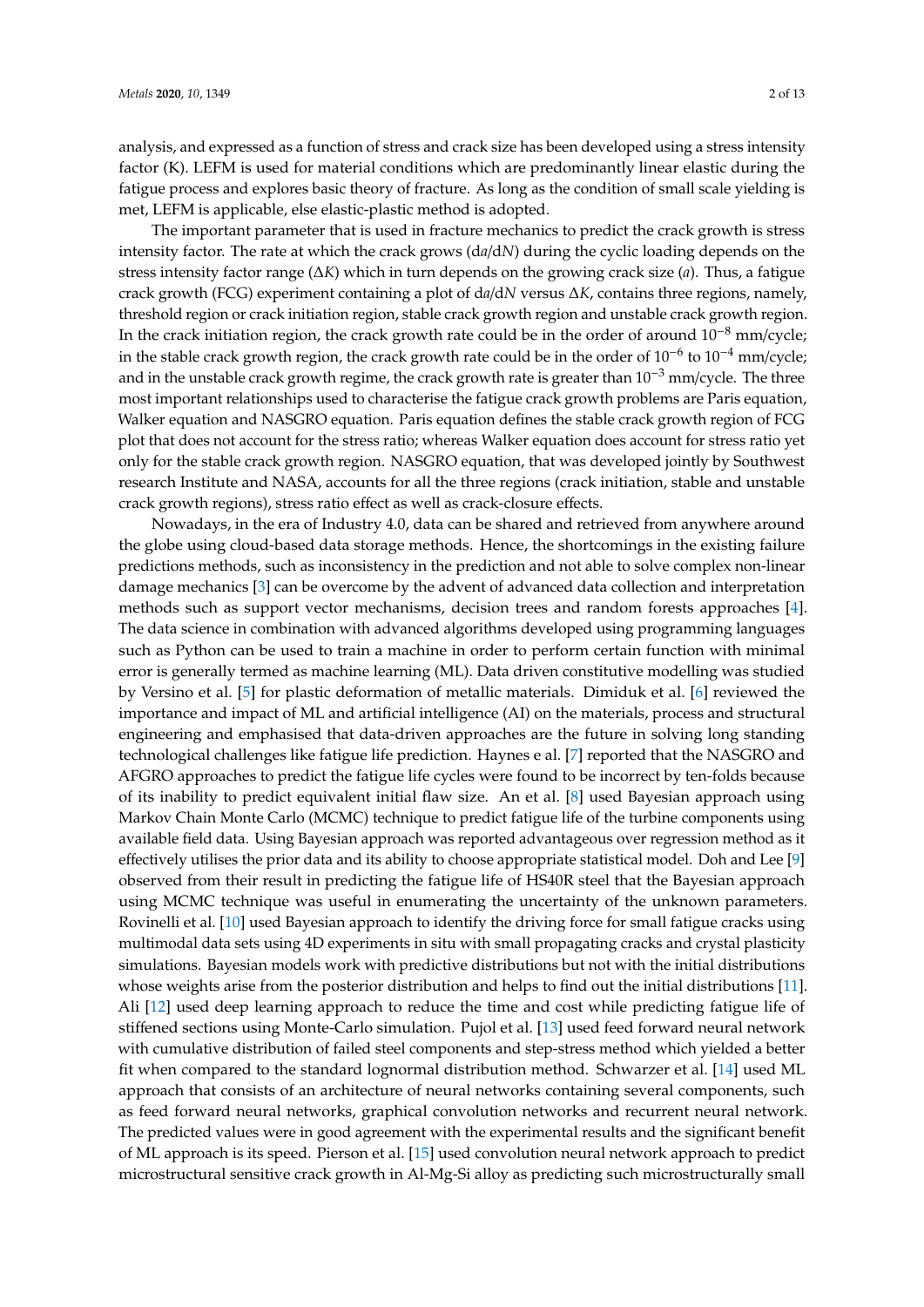cracks using Paris-Erdogan law exhibit greater deviation in their growth behaviour. Such deviation in predicting the fatigue life using Paris-Erdogan law was observed from the fatigue life study of additively manufactured ASi10Mg alloy [16].

Nguyen et al. [17] forecasted the crack propagation problem using two deep learning models namely, multi-layer neural network and long-short term memory method. It was concluded that multilayer neural network is less effective but cheaper than long-short term memory method. Wang et al. [18] estimated the fatigue stress concentration factor using ELM which predicts the stress concentration factor favourably against the existing empirical relationships. The relevance vector mechanism (RVM) was used to predict the useful remnant life of a structure by Zio et al. [19]. Genetic algorithms to predict the fatigue life of heat-treated Al 2024 alloy was employed by Mohanty et al. [20] but comparisons with other ML algorithms are not made. Wang et al. [21] compared three ML-based algorithms, namely, extreme learning machine (ELM), radial basis function network (RBFN) and genetic algorithms optimised back propagation network (GABP) to predict FCG calculations of Al2024-T351 alloy. The ELM method was found to be the best among the three as it led to better global optimisation and extrapolation ability. Radial basis function network method was used by Zhang et al. [22] to predict the fatigue crack growth. However, no attempts were made to study the significant difference in using particular ML algorithm and its influence on the predictive capability.

In this work, the FCG of cryo-rolled Al 2014 alloy predicted using ELM and back propagation neural network (BPNN) is compared with the general curve fitting technique. The BPNN is a type of multi-layer neural network method. Neural networks are methods that power deep learning that contain machine called perceptron. The perceptron in neural networks are equivalent to biological neurons in order to impart the ability of sensing and remembering like a human being. To solve linear problems, single layer of perceptron with a step function is enough but to solve non-linear problems, the neuron network required two or more hidden layers and it is known as multi-layer neuron network. For a set of input parameters, a weight set and bias parameters are assigned to hidden neuron nodes which gives an output. In order to calculate the hidden layer function, the output values are fed into one of the activation functions like sigmoid, tanh, rectified linear unit (ReLU) and softplus functions. The activation function decides which node to be fired and make non-linearity feasible. Loss function or cost function is minimised during the training process to evaluate and ensure the correct performance of the model. In BPNN, the gradient of the loss function is calculated by back propagation with respect to the weights of network and uses this gradient to update the hyper parameters. The back-propagation computes gradient by applying chain rule computing gradient one layer at a time starting from last layer and propagate towards input. On the other hand, ELM is a single layer feed forward network (SLFN) without the need to tune the hidden layer [23]. ELMs can outperform support vector machines in both quantitative and qualitative data analysis. The support vector machines require to solve quadratic problems [24] whereas in the ELM method, instead of tuning the hidden layer, it arbitrarily choose a hidden node and only need to calculate weight that links the output and the hidden node, analytically [25,26]. Hence, it would be interesting to compare deep learning algorithms based on multi-layer back propagation and a single layer feed forward to predict the FCG of the cryo-rolled Al alloy in the present work. The experimental fatigue crack growth data of this alloy reported in our earlier work [27] were taken to train the various ML models in this work in order to explore its predictive capabilities of fatigue failure of metallic materials.

# **2. Materials and Methods**

#### *2.1. Experimental Method*

For the present investigation, Al 2014 alloy was used. The fatigue crack growth rate (FCGR) tests were performed on the cryo-rolled CR and the samples annealed after cryo-rolling following ASTM 647-08 standard using the compact tension (CT) specimen. The samples are annealed after cryo-rolling at 100 ◦C, 150 ◦C, 200 ◦C and 250 ◦C which are termed as CR100, CR150, CR200 and CR250 respectively.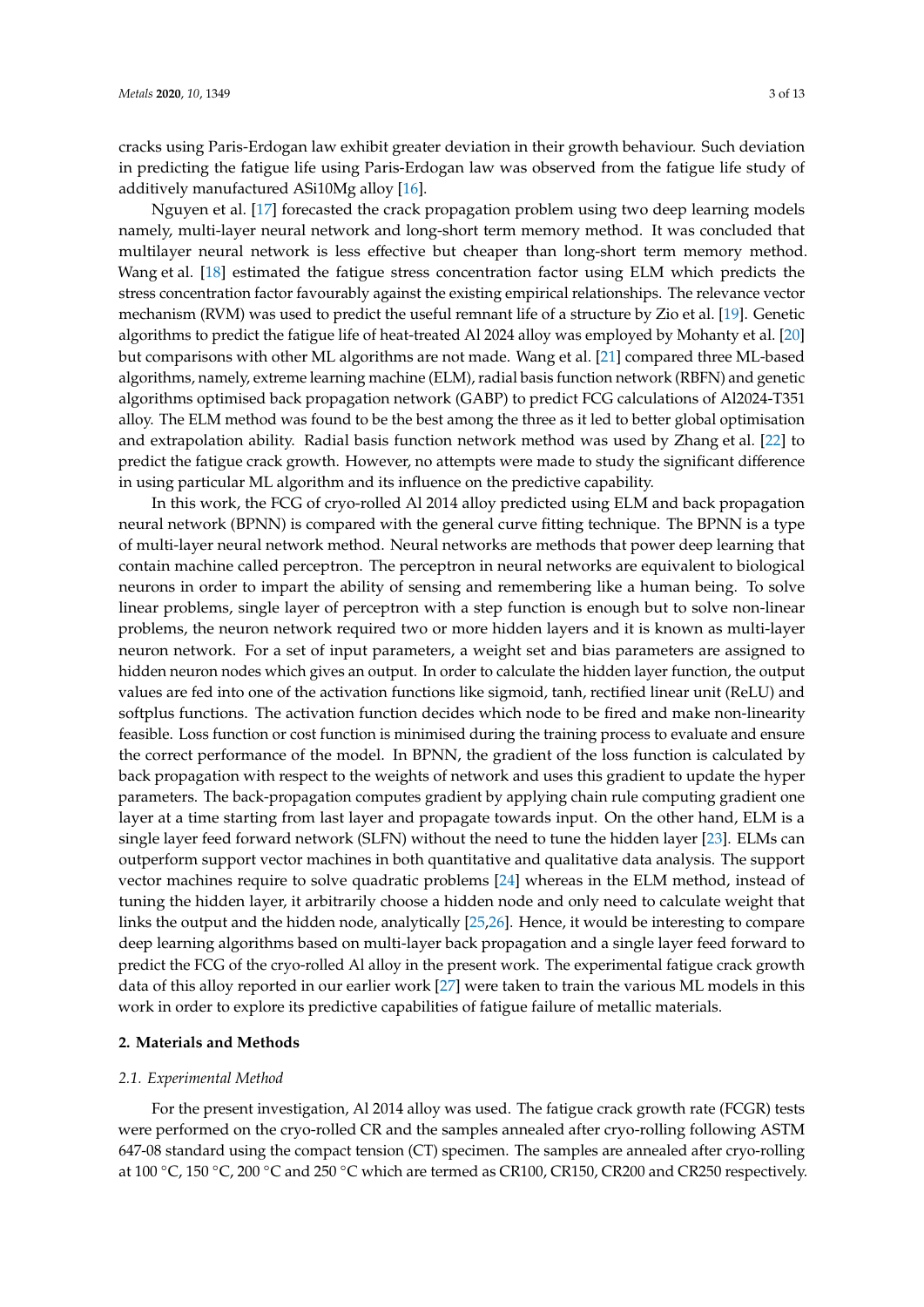The FCGR test usually involves the notched specimen that is subjected to cyclic loading and acceptably pre-cracked under fatigue. The FCGR (d*a*/d*N*) is expressed as a function of stress intensity factor *range* (Δ*K*) and is defined as material resistance to the stable crack extension under fatigue loading. The stress ratio *R* ratio for all processed condition during FCGR tests in this work was maintained at 0.1. The experimental method and data are part of our work on the study of the structure–property relationship of ultra-fine grained Al 2014 alloy processed using cry-rolling [26].

## *2.2. Machine Learning Methods*

## 2.2.1. Data Pre-Processing

Normalisation is a technique often applied as part of data preparation for machine learning. Normalisation of data helps in improving the performance of the model. The goal of normalisation is to change the values of numeric columns in the dataset to a common scale, without distorting differences in the ranges of values. For machine learning, every dataset does not require normalisation. It is required only when features have different ranges. The mean of entire dataset is calculated and subtracted from each sample and the output is divided by the standard deviation of the dataset. Normalised data are used as input for the machine learning algorithms.

## 2.2.2. Back Propagation Neural Network

Because of its learning ability and flexible structure, back propagation algorithm has been one of the most widely used machine learning algorithms. Gradient of the loss function is calculated by back propagation with respect to the weights of network and the algorithm uses this gradient to update the hyper parameters. The back-propagation computes gradient by applying chain rule computing gradient one layer at a time starting from last layer and propagate towards input as shown in the Figure 1.



**Figure 1.** Architecture of back propagation neural network.

set and bias parameter to the *i*th hidden node respectively. Then, the result (*Z*) is given by Equation (1): Each unit in neural network is called neuron and neurons are arranged along layers. Each network contains input layer, hidden layer and output layer. The current backpropagation model is built in Tensorflow with Keras backend. The model contains an architecture as shown in the Figure 1 with two hidden layers, an input and an output layer. The input layer and output layer and three hidden layers. Let the dataset  $X = \{x_1, x_2, x_3, ..., x_n\}$ ,  $W^i = \{w_1^i w_2^i, w_3^i ..., w_n^i\}$  and  $b^i = \{b_1^i b_2^i, b_3^i ..., b_n^i\}$  be the weight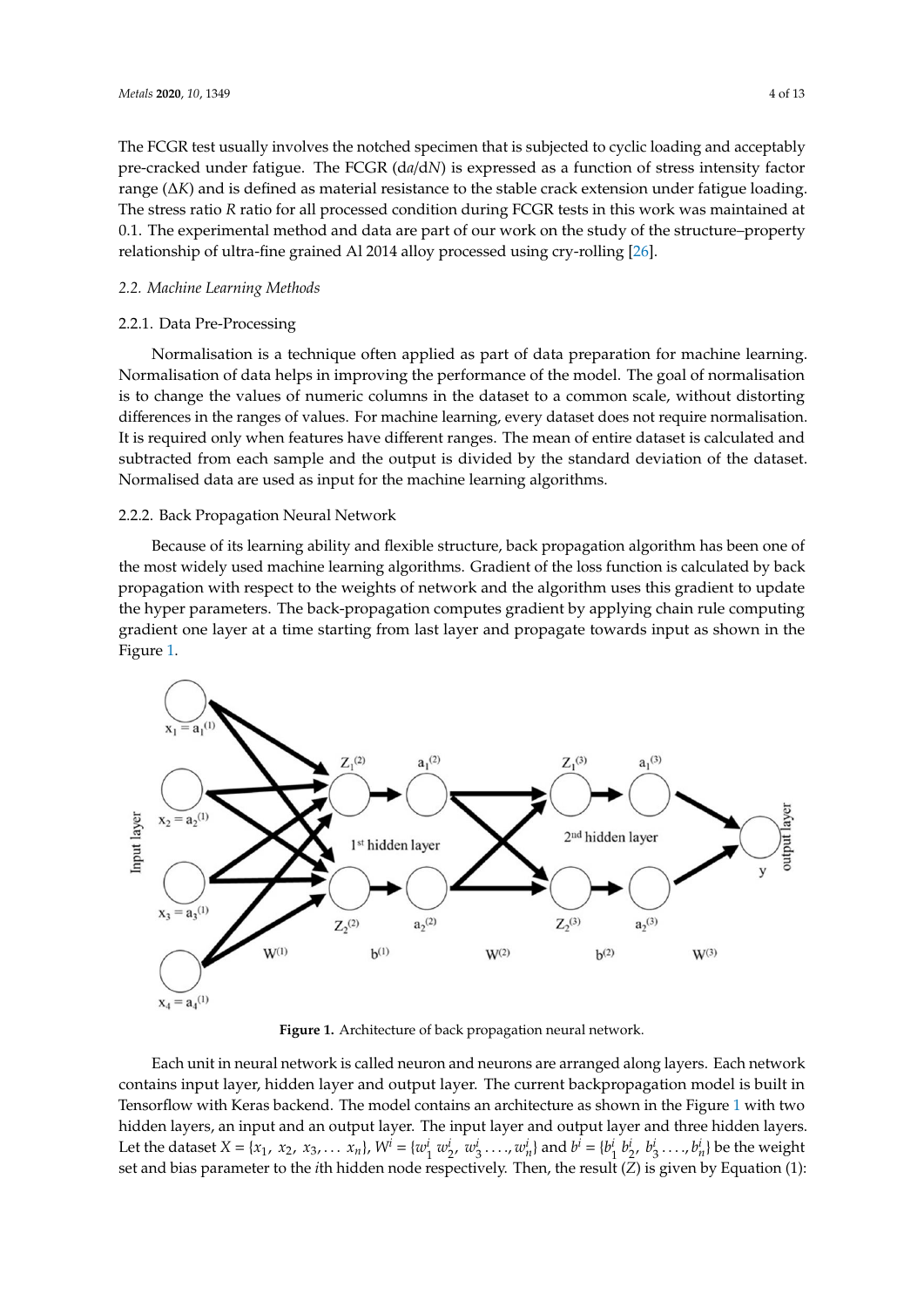$$
Z^i = \sum_{j=1}^n w_j^i x_j + b_j^i \tag{1}
$$

In order to calculate the hidden layer values, the value of *Z* has to be fed into the activation function. The activation function is accountable to transform the summed weighted input to activate the output of the node. The significance of activation function in neural network is to make the network non-linear and to execute the correct node. The activation function used in the model is ReLU as it works better for the fatigue data compared to sigmoid and tanh activation functions. ReLU will give the input directly as output if the input is positive else it will return zero. It is mathematically expressed in Equation (2) as,

$$
x = \begin{cases} 0: x < 0 \\ x: x \ge 0 \end{cases}
$$
 (2)

As BPNN has more than one hidden layer, it leads to vanishing gradient problem if any activation function other than ReLU is used. After calculating the hidden layers, we may get *n* values of hidden nodes which can be expressed as  $h = \{h_1, h_2, h_3, \dots, h_n\}$ , then the corresponding weight set,  $W^h = \{w_1^h, w_2^h, w_3^h, \ldots, w_n^h\}$  and bias set,  $b^h = \{b_1^h, b_2^h, b_3^h, \ldots, b_n^h\}$ . Also, the result of the nodes Z is given by Equation (3),

$$
Z = \sum_{j=1}^{n} w_j^h x_j + b_j^h \tag{3}
$$

Finally, the output  $(\overline{Y})$  can be calculated as the function of *Z* as  $\overline{Y} = f(Z)$ . To evaluate the network during training phase, a loss function or cost function is used, which has to be minimised for the network to navigate correctly. The loss function used to optimise the weights of the model is mean square error (MSE) function which is given by the following Equation (4).

$$
E = \frac{1}{k} \sum_{j=1}^{k} (\overline{Y} - Y)^2
$$
 (4)

In the Equation (4), *E* is the error,  $\overline{Y}$  is the calculated value and *Y* is the expected value for *k* number of data in the data set. The optimiser used to minimise the loss function is 'adam'.

#### 2.2.3. Extreme Learning Machine

Extreme learning machine contains only one hidden layer, in other words, it is similar to three-layer feed forward neural network with single hidden layer architecture as shown in the Figure 2.

In contrast to BPNN, the nodes of the ELM model need not be tuned or adjusted. Instead, the weight and bias parameters of the activation functions are randomly generated by the continuous probability distribution [18]. Hence, the activation function of ELM should satisfy a condition that it should be an infinitely differentiable function. The infinitely differentiable activation functions available are sigmoid, tanh, RBL functions.

$$
f(x) = \frac{1}{1+x} \tag{5}
$$

$$
f(x) = \frac{e^x - e^{-x}}{e^x + e^{-x}}
$$
 (6)

The Equation (5) is the sigmoidal function and the Equation (6) is the tanh function, respectively which are used with ELM model and then optimised using the loss function MSE. For the current model, 'high performance ELM toolbox' was used which is based on python. Model is experimented with both sigmoid and tanh activation functions and plotted.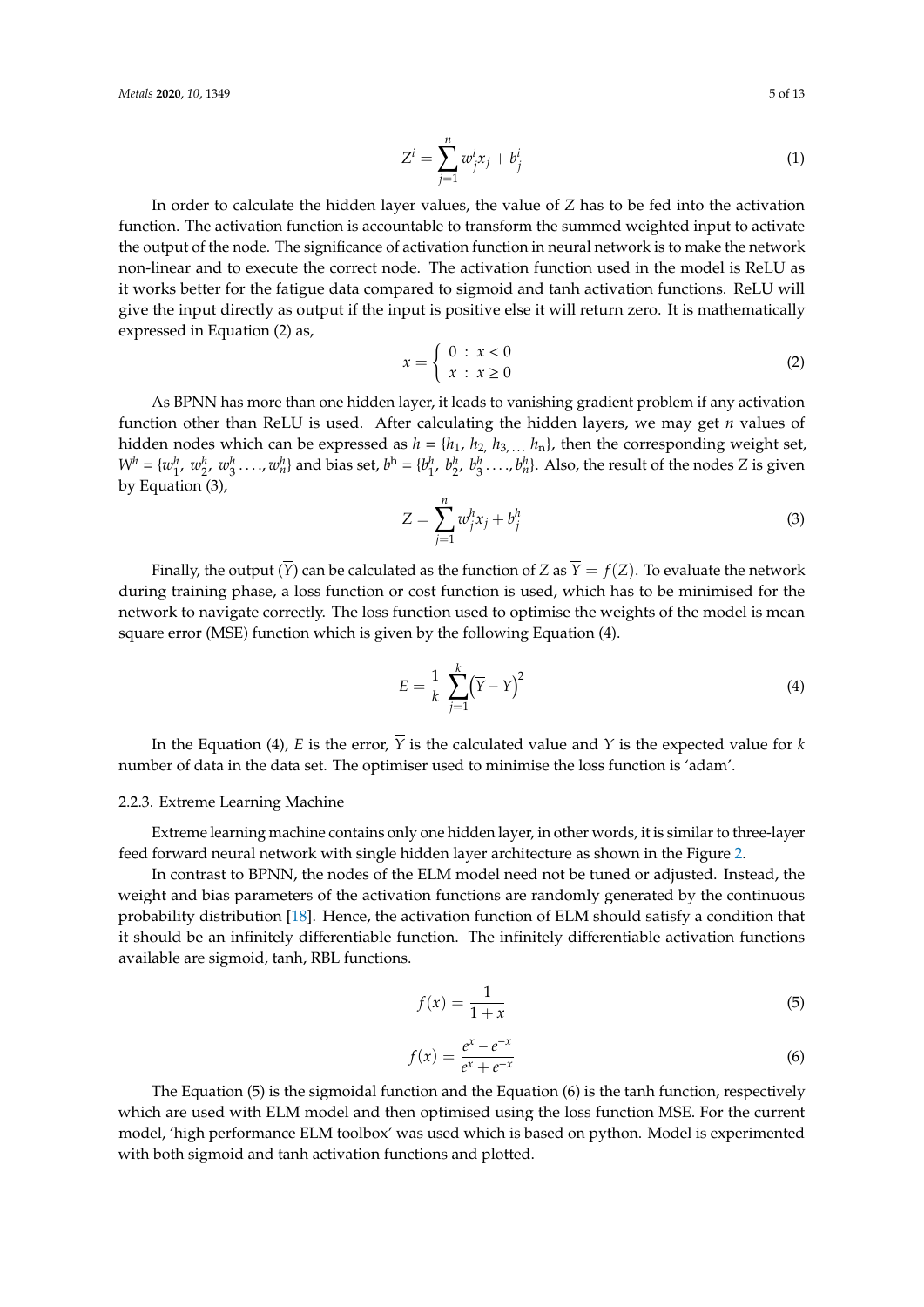

**Figure 2.** Architecture of extreme learning machine.

#### **3. Results and Discussion**

## *3.1. Experimental Data*

() = 1 factor range) and fatigue crack growth rate (FCGR). In these experiments, fatigue crack growth rate 1 + (d*a*/d*N*) is plotted with respect to ∆*K* (stress intensity factor range) on log-log plot. Some part of the (a) and the process of the contract of the contract of the contract of the contract of the contract of the experimental data on structure–property relationship of ultra-fine grained Al 2014 alloy obtained by + − cryo-rolling [27] were used to train and test the ML algorithms in this work. The experimental data are Fatigue crack growth tests were conducted on the simply cryo-rolled sample and on cryo-rolled samples after being annealed at four temperatures in the range 100–250 °C to estimate its crack growth resistance in this work. Usually, fatigue crack growth test results cover the range of ∆*K* (stress intensity presented in the Figure 3.



**Figure 3.** Fatigue crack growth rate (FCGR) experimental data of cryo-rolled Al 2014 alloy [27].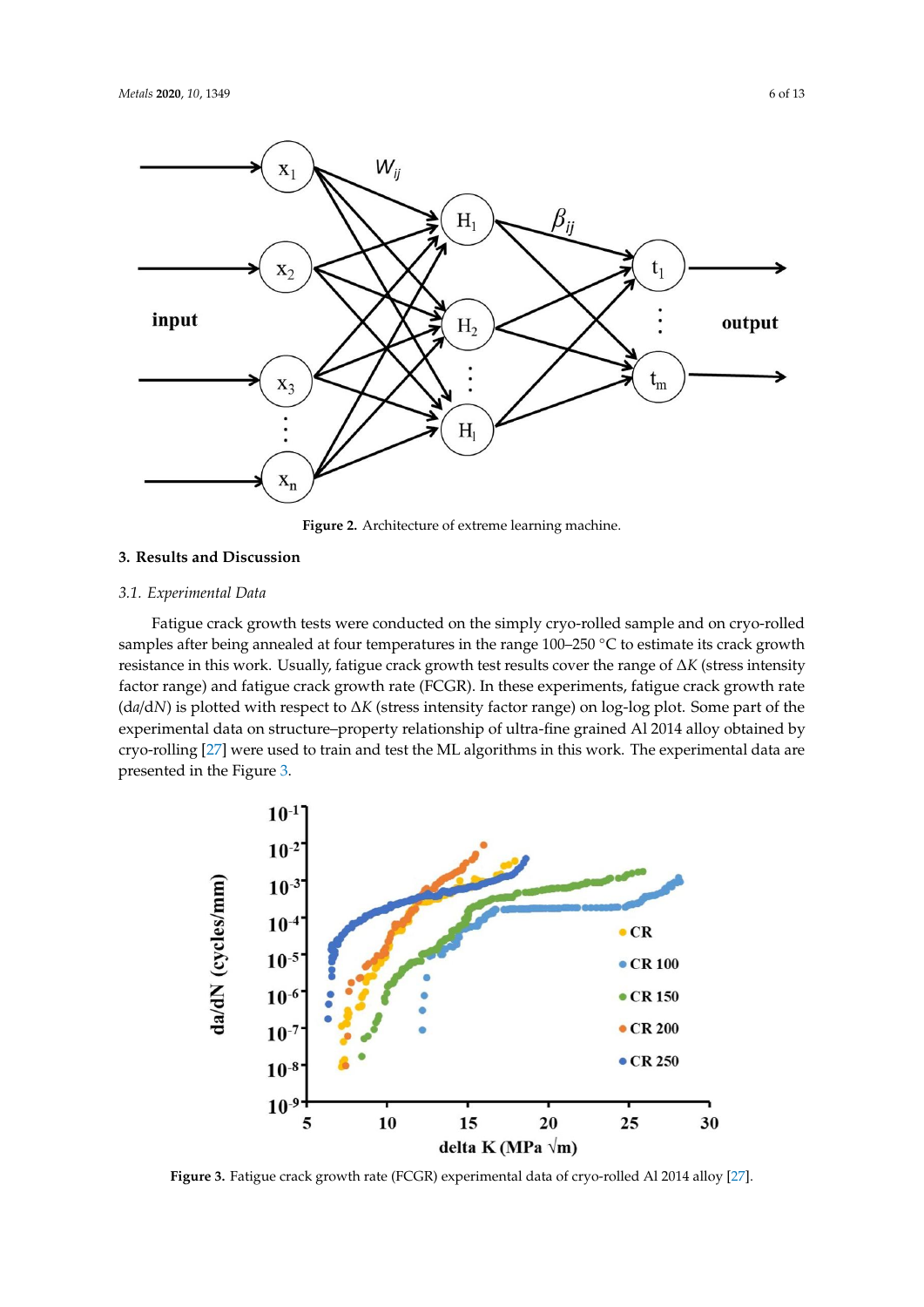The experimental data correspond to the simply cryo-rolled (CR) sample and the cryo-rolled samples after annealing. As the CR 250 sample exhibited smooth Paris law regime, the data of these samples were used to train the algorithms; while the data of the other samples CR, CR100, CR150 and CR200 are used to test the trained algorithms. In the present investigation, the fatigue crack growth test results for cryo-rolled and annealed samples after cryo-rolling showed two important findings: (i) Fatigue crack growth resistance of bulk UFG Al 2014 alloy developed by CR exhibited lower fatigue crack growth resistance and higher crack initiation stress intensity factor ∆*K*th as compared to the ST alloy; (ii) on annealing, the fatigue crack growth resistance and crack initiation stress intensity factor ∆*K*th improved compared to the CR alloy. The maximum resistance to crack growth was imparted by CR100 sample which was annealed at 100 ◦C after cryo-rolling.

## *3.2. Machine Learning*

We tried to predict the material constants by using ML algorithms. Considering the complexity involved in modelling the relationship between crack growth rate (d*a*/d*N*) and stress intensity factor range (∆*K*) which are not linear even in the Paris region as well as diverse effects of stress ratio on different materials, most existing models cannot capture these non-linearities. However, most recently, to fit any type of data with being flexibility and adaptability as its strengths, machine learning algorithms handle the non-linear relationships elegantly. In fact, algorithms like principal component analysis can capture the hidden factors responsible for certain phenomenon. Thus, machine learning method provides an alternative and flexible approach for modelling of fatigue crack growth rate because of their non-linear approximation and multivariable learning ability which makes it advanced and promising. The tests to evaluate the trained models were implemented over different dataset.

## Back Propagation Neural Networks

Overfitting is a modelling error that occurs when a function is too closely fit to a limited set of data points. It occurs when a model learns the detail and noise in the training data in such a way that it predicts the particular set of data exactly but fails to predict a new set of data. This means, overfitting is defined by low bias in the parameters but with high sampling variance. Overfitting is an issue, as there are very few theories available to guide the analysis.

The best of the training models was selected (CR250) after implementing trial and error over number of neurons as well as number of epochs. The influence of epochs on BPNN model are presented in the Figure 4. In Figure 4a, only one epoch was used and hence the prediction of the data deviated drastically from the experimental plot. There is a considerable deviation from the experimental curve to the predicted curves in Figure 4a,b, where 1 and 5 epochs respectively, were used. However, after implementing 10 epochs (Figure 4c), the simulated curve almost matched with the experimental curve.

The number of hidden neurons affect the accuracy of the ELM model which are determined based on trial and error method. The prominent factor in determining the accuracy of model in ELM is the number of neurons in hidden layer. Extreme learning machine (ELM) is an emerging MLA, which is a single-hidden layer feed-forward neural network (SLFN). The structure of ELM is similar with the three-layer FFNN. In the ELM, the layers are fully connected. Additionally, an infinitely differentiable function must be selected as the activation function of the hidden layer, which is usually a sigmoid function. The effect of number of neurons on ELM model using sigmoid function and tan h function is shown in Figure 5. The sigmoid function completely missed the experimental plot with single neuron (Figure 5a); it somewhat tried to match the experimental plot in Figure 5b when 5 neurons were used, and completely in line with the experimental plot when 10 neurons were used (Figure 5c). Similarly, while using tan h function also, the prediction capability increases with increasing the number of neurons from 1 (Figure 5d) to 5 (Figure 5e) and then to 13 (Figure 5f).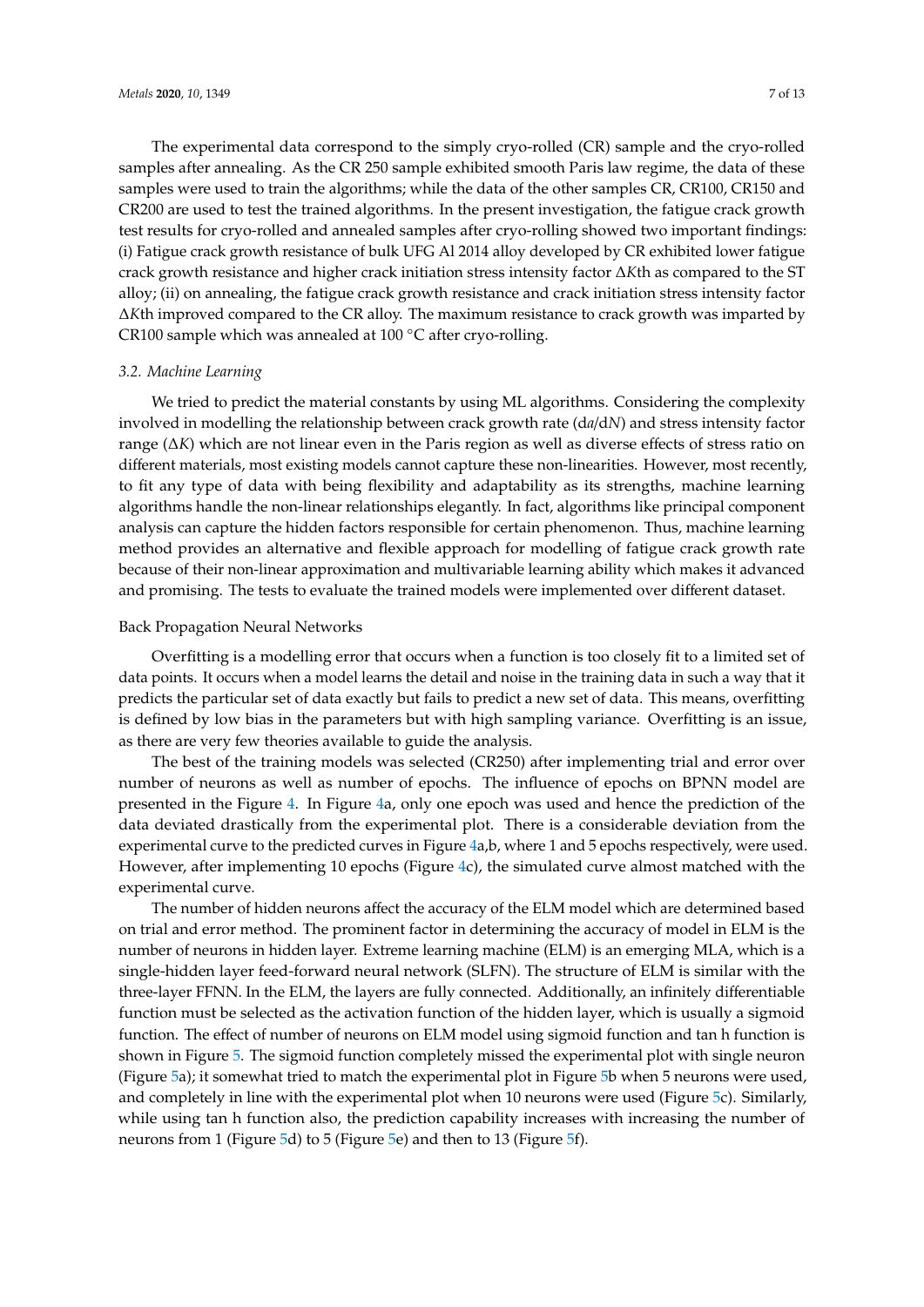

**Figure 4.** Influence of epochs of back propagation neural networks (BPNN) on CR250 samples: (**a**) 1 epoch, (**b**) 5 epochs and (**c**) 10 epochs.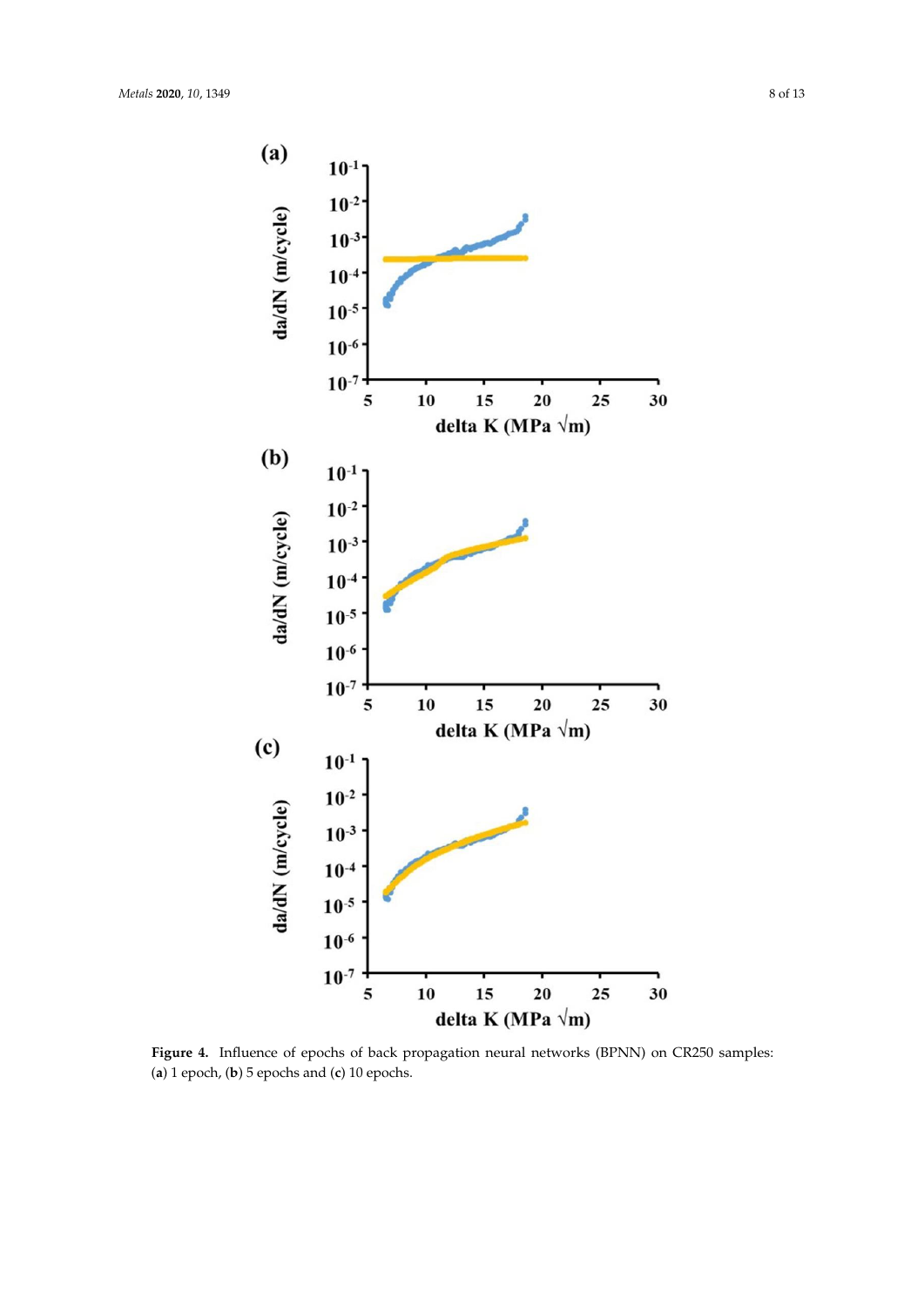

**Figure 5.** Influence of neurons of extreme learning machine (ELM), on testing CR 250 samples, using sigmoidal activation function: (**a**) 1 neuron, (**b**) 5 neurons and (**c**) 10 neurons and, tanh activation function: (**d**) 1 neuron, (**e**) 5 neurons and (**f**) 13 neurons.

The tested data using BPNN and ELM models along with experimental data trends for all the tested materials are shown in the Figure 6. It can be clearly observed from the Figure 6a that the simply cryo-rolled (CR) materials exhibited maximum slope value and the CR100 annealed material in Figure 6b exhibited least slope. Meanwhile, the other heat treated cryo-rolled materials (Figure 6c,d) had exhibited FCG behaviour intermittent to CR and CR100 samples. The ML simulated curves are almost in agreement with the experimental data. The BPNN model approximates the local data points accurately whereas the ELM model extrapolate the critical region, i.e., unstable crack growth region precisely. BPNN was unable to explain the upper tail region of the curve, while the ELM model explained the upper tail of the curve elegantly.

Total of 135 data points were investigated for the test case. The MSE value for the BPNN model stands at 1.89. The MSE value for ML algorithms used and polynomial curve fitting are presented in Table 1. The ELM-based prediction is plotted below similar to BPNN, and 135 samples were investigated for the test case. The MSE value for the ELM model stands at 1.84. The same is observed in the estimated test cases. Because of its greater ability to interpret the data at the critical stress regions, ELM is ranked well than the rest of the two models. The curve fitting model-based prediction is plotted in Figure 7 and 135 samples are investigated for this case as well. The MSE for curve fitting model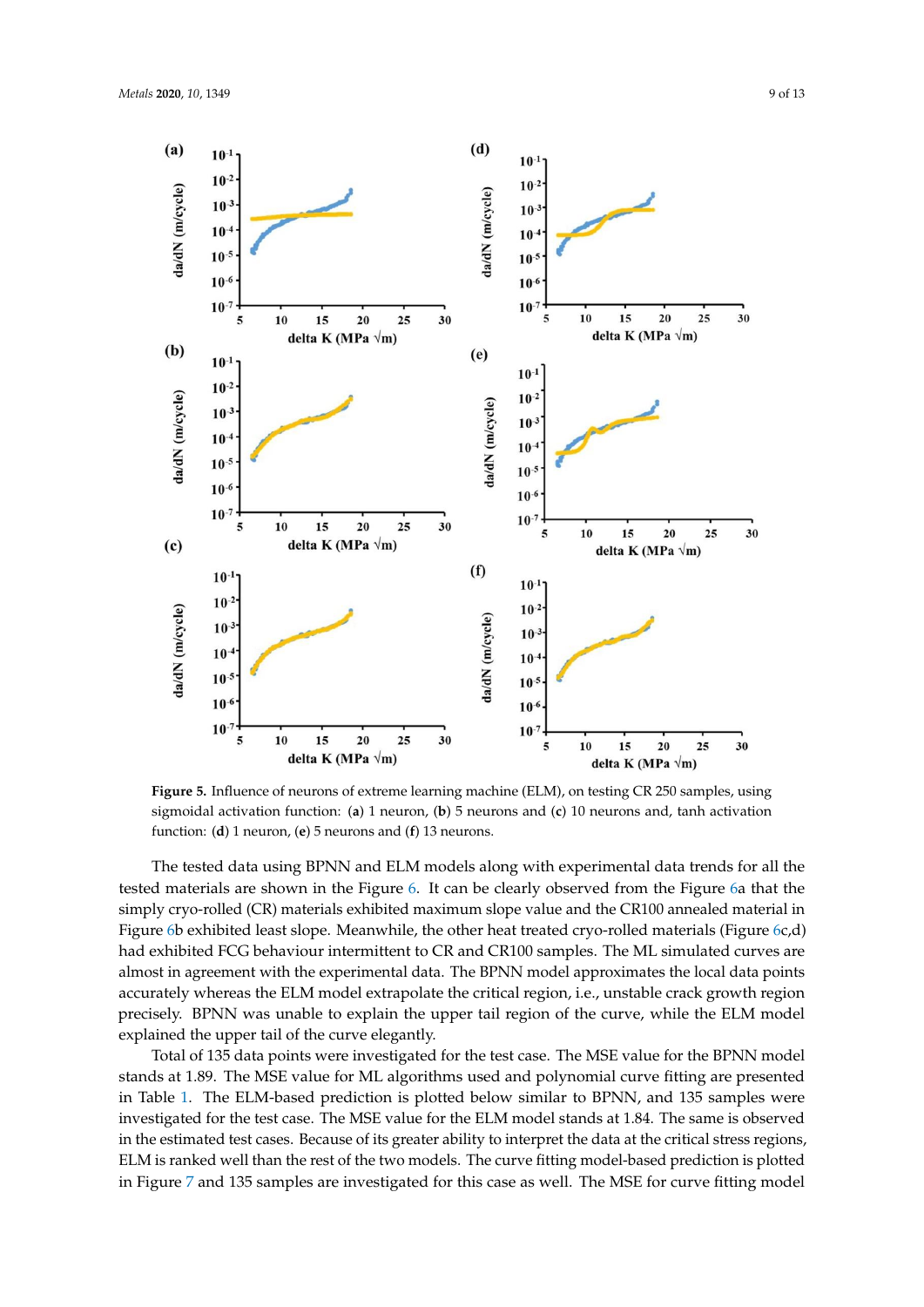is the best of the three with 0.09. The assumed 5th degree function modelled well for the data even though any form of function is determined based on trial and error. Figure 6 also explains the ability of ELM model for its efficiency in data extrapolation compared to the rest of models.



**Figure 6.** Extrapolation and comparison of experimental data with BPNN model and ELM model for: (**a**) CR, (**b**) CR100, (**c**) CR150 and (**d**) CR200.

**Table 1.** Mean square error (MSE) of machine learning (ML) algorithms compared with polynomial curve fit method.



**Figure 7.** Polynomial curve fit.

The influence of cryo-rolling on fatigue limit is attributed to the presence of ultrafine grains which increases the crack initiation phase by reducing the stress concentration near the crack tip and thereby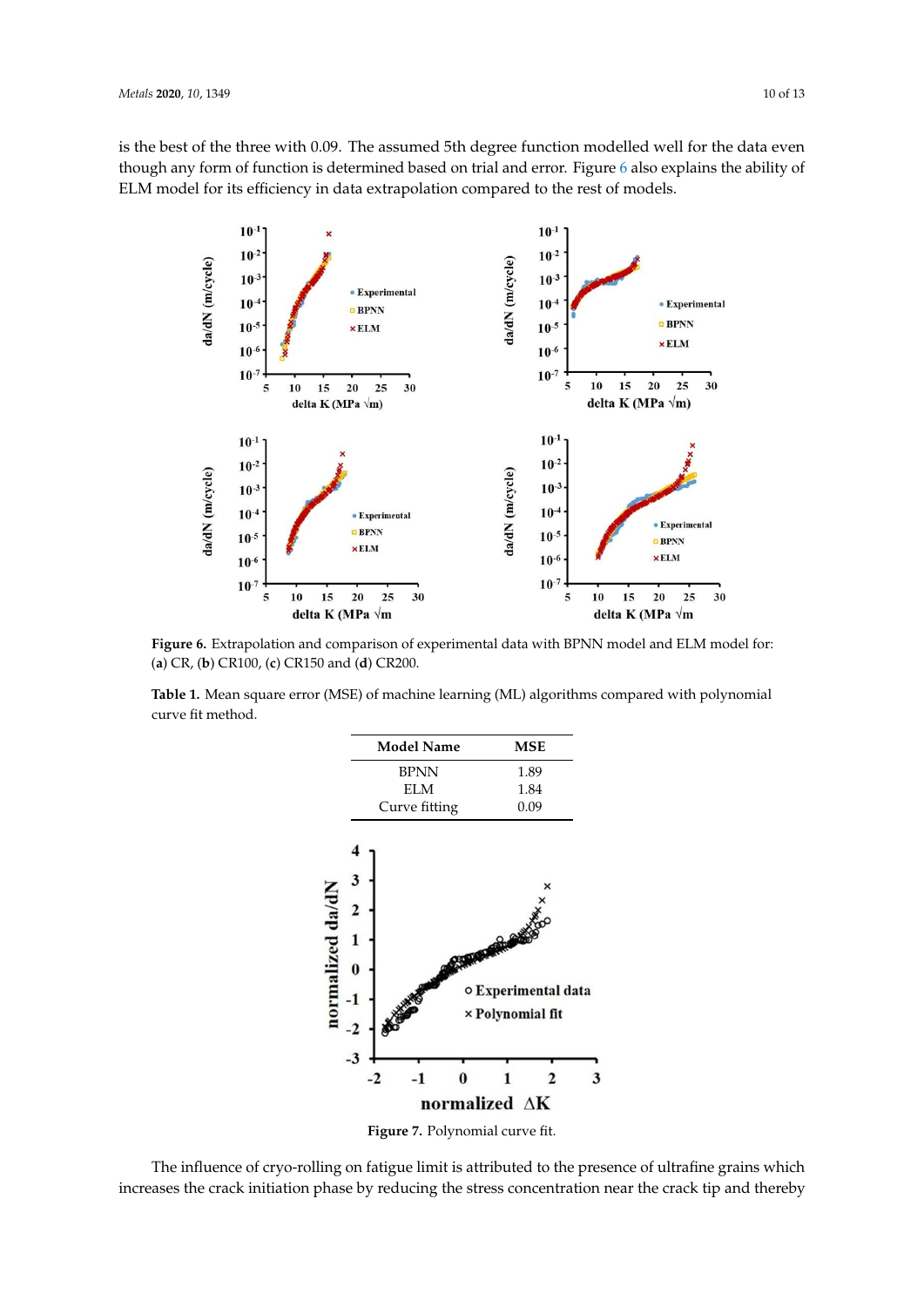increasing the fatigue strength of cryo-rolled (CR) alloy. On the other hand, influence of cryo-rolling followed by annealing is attributed to the combined recovery and recrystallisation process, which enhances the plastic zone size near the crack tip due to crack tip/precipitate interaction resulting in enhanced fatigue crack growth resistance at low temperature annealing [28]. The similar fatigue behaviour in other Al alloys were also reported in the literature [16,29,30]. These differences in the Paris law regime were clearly interpreted by ML algorithms. The crack initiation regime and unstable crack growth regime were extrapolated as insufficient data recorded in these regions. All the three models fit well to the test data and have proven their credibility and ease compared to numerical-based simulation for substantiating fatigue life of Al alloys. However, the most important aspect of crack growth rate estimation is to predict the failure. ELM has been found to be elegant in this aspect by fitting well to the data at the critical stress region.

## **4. Conclusions**

In this work, the fatigue crack growth calculation based on MLA is proposed and the relationship between fatigue crack growth rate and stress intensity factor has been investigated using three MLAs. The trained models are validated by using testing data of different dataset. The results indicate that the MLAs can fit the nonlinearities of fatigue crack growth rate very well, and the MLA-based fatigue crack growth shows fairly good performance for different experimental data. Comparison of the three models is summarised below:

- Machine learning techniques are way too easy and flexible as compared to designing numerical equations because of their non-linear activation functions.
- In back propagation, accuracy increases till certain number of epochs and starts decreasing after that, hence optimum number of epochs is determined by experimentation.
- In ELM model, optimum number of neurons in hidden layer affects the accuracy and is found by experimenting.
- Activation functions in both the above neural networks play a critical role as they are prominent in explaining non-linearity.
- Curve fitting model requires initial assumption about the type of function to be used and also fails if model fits other than polynomial functions as they are difficult to assume, for example log function. ELM is the best model followed by back propagation neural networks because of its ability to model non-linearity.
- The non-linearity, even in the Paris region of fatigue crack growth of the materials can be better predicted using ML algorithms rather than using Paris law or polynomial curve fitting techniques.
- The ELM model, the quickest of the two ML models used, predicts the unstable crack growth region more accurately when compared to BPNN and polynomial curve fitting techniques.

**Author Contributions:** Conceptualisation, methodology, formal analysis and writing—original draft preparation A.R.; software, validation and data curation S.T.C.; investigation, resources, writing—review and editing, visualisation and supervision R.J. All authors have read and agreed to the published version of the manuscript.

**Funding:** This research received no external funding.

**Acknowledgments:** One of the authors, A.R., thank Indian Institute of Technology Madras, India for carrying out this work through Institute PDF program.

**Conflicts of Interest:** The authors declare no conflict of interest.

## **References**

- 1. Kardomateas, G.A.; Geubelle, P.H. Fatigue and Fracture Mechanics in Aerospace Structures. In *Encyclopedia of Aerospace Engineering*; Blockley, R., Shyy, W., Eds.; Wiley: Chichester, UK, 2010.
- 2. Stanzl-Tschegg, S.E. When do small fatigue cracks propagate and when are they arrested? *Corros. Rev.* **2019**, *37*, 397–418. [CrossRef]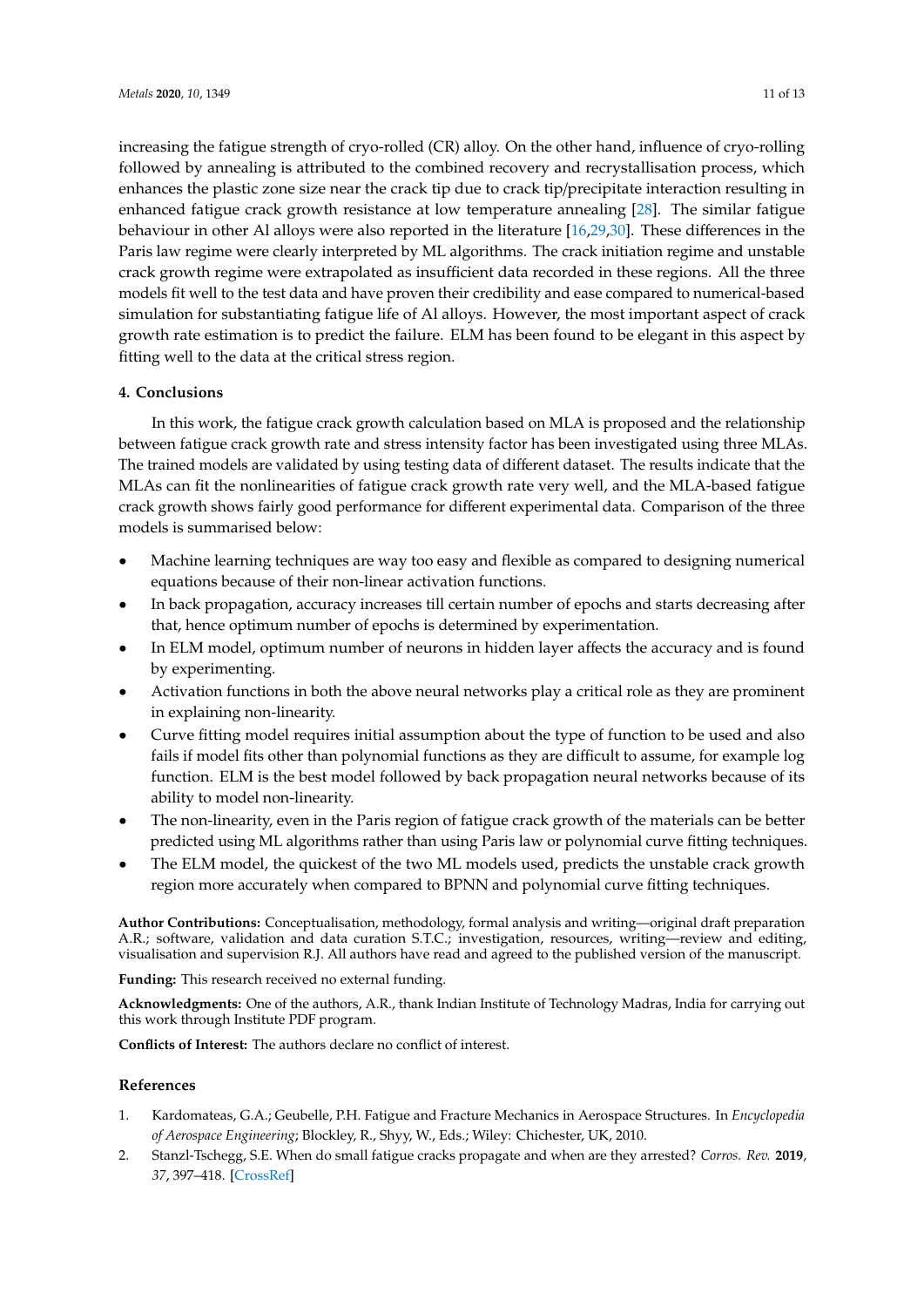- 3. Schütz, W. Fatigue life prediction of aircraft structures—Past, present and future. *Eng. Fract. Mech.* **1974**, *6*, 745–762. [CrossRef]
- 4. Bock, F.E.; Aydin, R.C.; Cyron, C.J.; Huber, N.; Kalidindi, S.R.; Klusemann, B. A Review of the Application of Machine Learning and Data Mining Approaches in Continuum Materials Mechanics. *Front. Mater.* **2019**, *6*, 1–23. [CrossRef]
- 5. Versino, D.; Tonda, A.; Bronkhorst, C.A. Data driven modeling of plastic deformation. *Comput. Methods Appl. Mech. Eng.* **2017**, *318*, 981–1004. [CrossRef]
- 6. Dimiduk, D.M.; Holm, E.; Niezgoda, S.R. Perspectives on the Impact of Machine Learning, Deep Learning, and Artificial Intelligence on Materials, Processes, and Structures Engineering. *Integr. Mater. Manuf. Innov.* **2018**, *7*, 157–172. [CrossRef]
- 7. Haynes, R.; Joshi, G.; Bradley, N. Machine learning-based prognostics of fatigue crack growth in notch pre-cracked aluminum 7075-T6 rivet hole. *Proc. Annu. Conf. PHM Soc.* **2018**, *10*, 1–8.
- 8. An, D.; Choi, J.-H.; Kim, N.H.; Pattabhiraman, S. Fatigue life prediction based on Bayesian approach to incorporate field data into probability model. *Struct. Eng. Mech.* **2011**, *37*, 427–442. [CrossRef]
- 9. Doh, J.; Lee, J. Bayesian estimation of the lethargy coefficient for probabilistic fatigue life model. *J. Comput. Des. Eng.* **2017**, *5*, 191–197. [CrossRef]
- 10. Rovinelli, A.; Sangid, M.D.; Proudhon, H.; Ludwig, W. Using machine learning and a data-driven approach to identify the small fatigue crack driving force in polycrystalline materials. *NPJ Comput. Mater.* **2018**, *4*, 35. [CrossRef]
- 11. Castillo, E.F.; Muñiz-Calvente, M.; Canteli, A.F.; Blasón, S. Fatigue Assessment Strategy Using Bayesian Techniques. *Materials* **2019**, *12*, 3239. [CrossRef]
- 12. Ali, H. Accelerated Fatigue Reliability Analysis of Stiffened Sections Using Deep Learning. Master's Thesis, National University of Sciences and Technology, Islamabad, Pakistan, 2018; pp. 1–53. Available online: https://hdl.handle.net/11244/320947 (accessed on 16 July 2020).
- 13. Pujol, J.C.F.; Pinto, J.M.A. A neural network approach to fatigue life prediction. *Int. J. Fatigue* **2011**, *33*, 313–322. [CrossRef]
- 14. Schwarzer, M.; Rogan, B.; Ruan, Y.; Song, Z.; Lee, D.Y.; Percus, A.; Chau, V.T.; Moore, B.A.; Rougier, E.; Viswanathan, H.S.; et al. Learning to fail: Predicting fracture evolution in brittle material models using recurrent graph convolutional neural networks. *Comput. Mater. Sci.* **2019**, *162*, 322–332. [CrossRef]
- 15. Pierson, K.; Rahman, A.; Spear, A.D. Predicting Microstructure-Sensitive Fatigue-Crack Path in 3D Using a Machine Learning Framework. *JOM* **2019**, *71*, 2680–2694. [CrossRef]
- 16. Ch, S.R.; Raja, A.; Jayaganthan, R.; Vasa, N.; Raghunandan, M. Study on the fatigue behaviour of selective laser melted AlSi10Mg alloy. *Mater. Sci. Eng. A* **2020**, *781*, 139180. [CrossRef]
- 17. Nguyen, D.L.H.; Do, D.T.T.; Lee, J.; Rabczuk, T.; Nguyen-Xuan, H. Forecasting Damage Mechanics by Deep Learning. *Comput. Mater. Contin.* **2019**, *61*, 951–977. [CrossRef]
- 18. Wang, B.; Zhao, W.; Du, Y.; Zhang, G.; Yang, Y. Prediction of fatigue stress concentration factor using extreme learning machine. *Comput. Mater. Sci.* **2016**, *125*, 136–145. [CrossRef]
- 19. Zio, E.; Di Maio, F. Fatigue crack growth estimation by relevance vector machine. *Expert Syst. Appl.* **2012**, *39*, 10681–10692. [CrossRef]
- 20. Mohanty, J.; Mahanta, T.; Mohanty, A.; Thatoi, D. Prediction of constant amplitude fatigue crack growth life of 2024 T3 Al alloy with R-ratio effect by GP. *Appl. Soft Comput.* **2015**, *26*, 428–434. [CrossRef]
- 21. Wang, H.; Zhang, W.; Sun, F.; Zhang, W. A Comparison Study of Machine Learning Based Algorithms for Fatigue Crack Growth Calculation. *Materials* **2017**, *10*, 543. [CrossRef]
- 22. Zhang, W.; Bao, Z.; Jiang, S.; He, J. An Artificial Neural Network-Based Algorithm for Evaluation of Fatigue Crack Propagation Considering Nonlinear Damage Accumulation. *Materials* **2016**, *9*, 483. [CrossRef]
- 23. Huang, G.-B.; Zhou, H.; Ding, X.; Zhang, R. Extreme Learning Machine for Regression and Multiclass Classification. *IEEE Trans. Syst. Man Cybern. Part B Cybern.* **2011**, *42*, 513–529. [CrossRef] [PubMed]
- 24. Huang, G.-B. An Insight into Extreme Learning Machines: Random Neurons, Random Features and Kernels. *Cogn. Comput.* **2014**, *6*, 376–390. [CrossRef]
- 25. Huang, G.-B.; Chen, L.; Siew, C.-K. Universal Approximation Using Incremental Constructive Feedforward Networks With Random Hidden Nodes. *IEEE Trans. Neural Netw.* **2006**, *17*, 879–892. [CrossRef] [PubMed]
- 26. Huang, G.-B.; Chen, L. Convex incremental extreme learning machine. *Neurocomputing* **2007**, *70*, 3056–3062. [CrossRef]